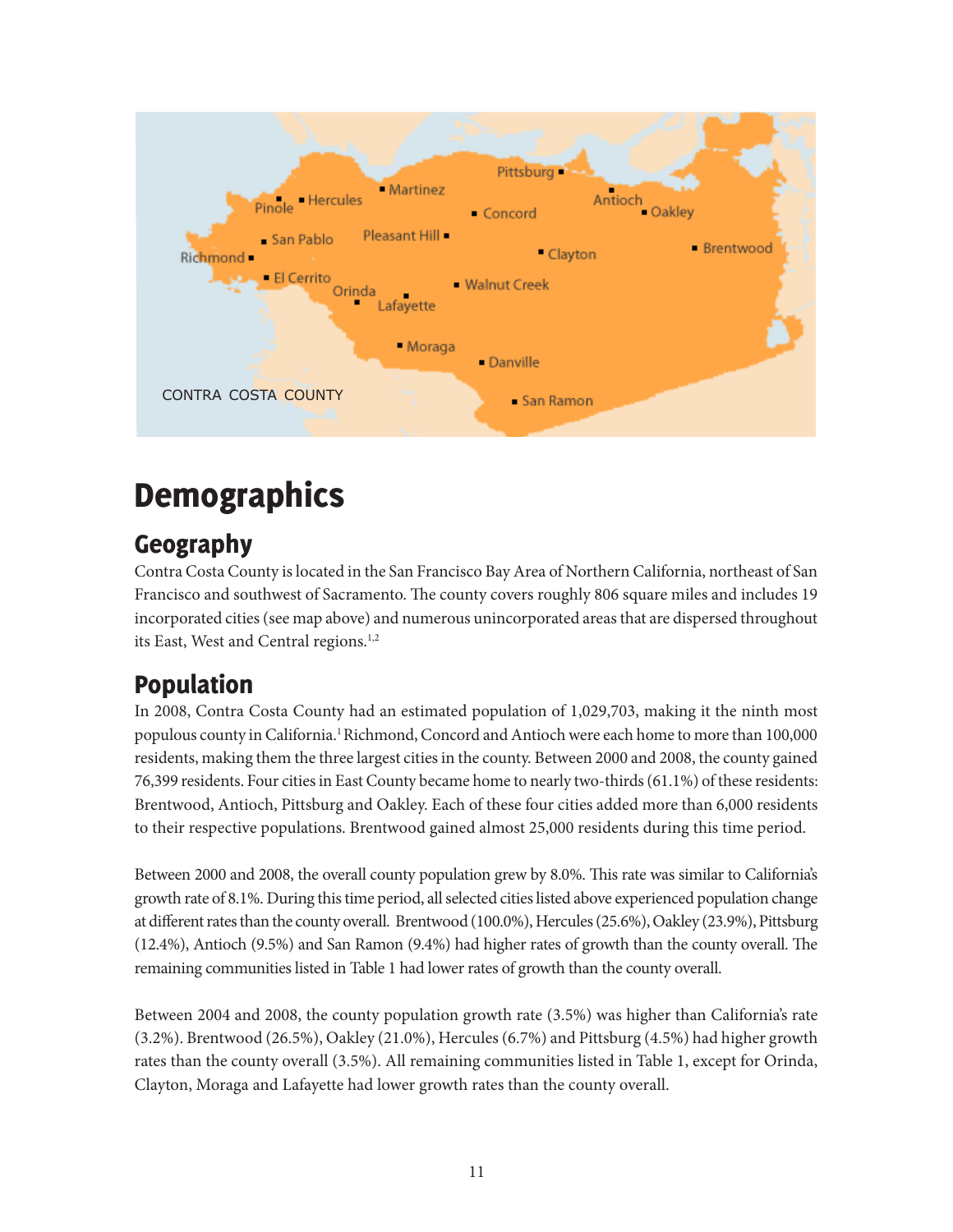|                      | 2000       | 2004       | 2008       | 2000-08 Pop.<br>change<br># $/$ % | 2004-08 Pop.<br>change<br># $/$ % |
|----------------------|------------|------------|------------|-----------------------------------|-----------------------------------|
| <b>Brentwood</b>     | 24,741     | 39,117     | 49,480     | 24,739 / 100.0%*                  | 10,363 / 26.5%*                   |
| Antioch              | 91,564     | 99,211     | 100,219    | 8,655/<br>$9.5\%$ *               | $1.0\%**$<br>1,008/               |
| Pittsburg            | 57,081     | 61,395     | 64,148     | 7,067 / 12.4%*                    | $4.5\%$ *<br>2,753/               |
| Oakley               | 25,849     | 26,483     | 32,035     | 6,186 / 23.9%*                    | 5,552 / 21.0%*                    |
| <b>Hercules</b>      | 19,493     | 22,946     | 24,484     | 4,991 / 25.6%*                    | $6.7\%$ *<br>1,538/               |
| San Ramon            | 44,922     | 48,532     | 49,161     | 4,239/<br>$9.4\%$ *               | $1.3%**$<br>629/                  |
| Richmond             | 99,812     | 100,641    | 102,285    | 2,473/<br>$2.5\%**$               | $1.6\%**$<br>1,644/               |
| Lafayette            | 23,985     | 24,232     | 25,011     | 1,026/<br>$4.3%**$                | 3.2%<br>779/                      |
| Orinda               | 17,645     | 17,845     | 18,445     | 4.5%**<br>800/                    | 3.4%<br>600 /                     |
| Moraga               | 16,342     | 16,532     | 17,050     | 708 /<br>$4.3%**$                 | 518/<br>3.1%                      |
| Clayton              | 10,795     | 10,923     | 11,278     | 483/<br>4.5%**                    | 355/<br>3.3%                      |
| San Pablo            | 30,250     | 30,394     | 30,729     | 479 /<br>$1.6\%**$                | $1.1\%**$<br>335/                 |
| <b>Pleasant Hill</b> | 33,060     | 33,094     | 32,862     | $-198/$<br>$-0.6\%$ **            | $-0.7\%**$<br>$-232/$             |
| Pinole               | 19,193     | 19,035     | 18,808     | $-2.0\%**$<br>$-385/$             | $-1.2\%**$<br>$-227/$             |
| <b>Danville</b>      | 41,773     | 41,429     | 41,182     | $-591/$<br>$-1.4\%**$             | $-0.6\%**$<br>$-247/$             |
| <b>Martinez</b>      | 35,943     | 35,648     | 35,145     | $-798/$<br>$-2.2\%**$             | $-1.4\%**$<br>$-503/$             |
| <b>El Cerrito</b>    | 23,205     | 22,726     | 22,222     | $-4.2\%**$<br>$-983/$             | $-2.2\%**$<br>$-504/$             |
| Concord              | 122,255    | 122,184    | 121,160    | $-0.9\%**$<br>$-1,095/$           | $-0.8\%**$<br>$-1,024/$           |
| <b>Walnut Creek</b>  | 64,687     | 63,741     | 63,486     | $-1,201/$<br>$-1.9%$ **           | $-0.4\%**$<br>$-255/$             |
| <b>Contra Costa</b>  | 953,304    | 994,844    | 1,029,703  | 76,399 /<br>8.0%                  | 34,859 /<br>3.5%                  |
| <b>California</b>    | 33,998,767 | 35,629,666 | 36,756,666 | 2,757,899 /<br>8.1%               | 1,127,000 / 3.2%**                |

### Table 1. Population change in selected cities

Contra Costa County and California, 2000–2008

Contra Costa and California totals include cities not listed above.

\* Significantly higher growth rate than the county overall.

\*\* Significantly lower growth rate than the county overall.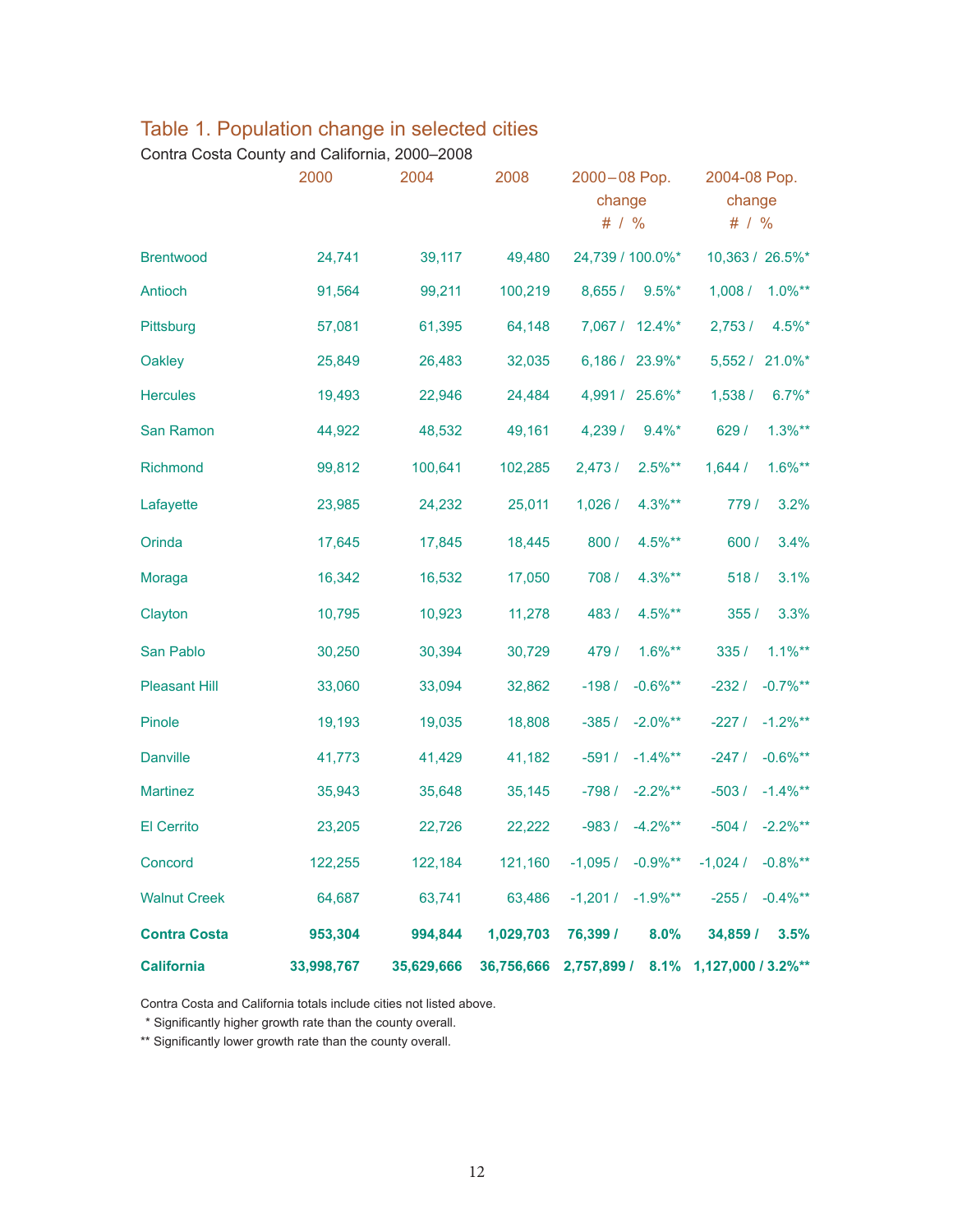All cities experienced population change between 2000 and 2008, but the change was not constant during the entire time period. Some communities experienced more of their population growth or population loss between 2004 and 2008. Oakley, Orinda, Clayton, Moraga, Lafayette, Richmond and San Pablo experienced more than half of their overall population growth between 2004 and 2008. Pleasant Hill, Concord, Pinole, Martinez and El Cerrito experienced more than half of their overall population loss between 2004 and 2008.

### GENDER **&** AGE

In 2008, Contra Costa's population was 51.0% women (523,000) and 49.0% men (506,000).3 The median age was 38.1 years.<sup>3</sup> Nearly a quarter (24.2%) of the population was younger than 18 years and more than a tenth (12.0%) was 65 years and older.

The percentages of Contra Costa residents from three age groups (18–24, 45–64, and 65 years and older) were greater in 2008 compared to 2000. The percentage of residents 18–24 years grew from 7.6% in 2000 to 9.4% in 2008, residents 45–64 years grew from 23.8% to 27.9% and residents 65 years and older grew from 10.8% to 12.0%. This pattern was consistent with the state findings for the same years. The percentages of residents younger than 18 years and 25–44 years were lower in 2008 than in 2000.



### Figure 1. Age distribution of population

\* Significantly higher than the California estimate for the same age group.

\*\* Significantly lower than the California estimate for the same age group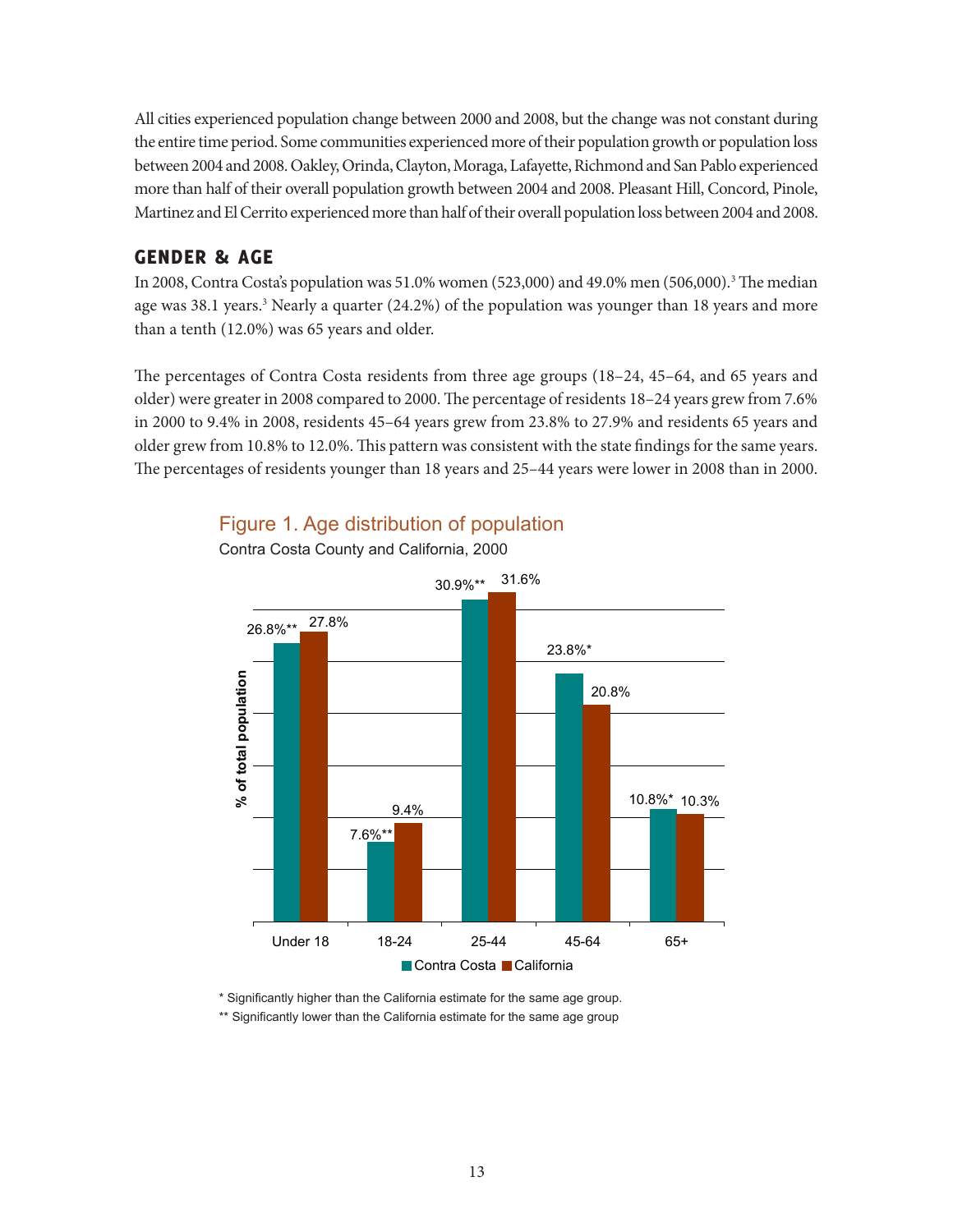

### Figure 2. Age distribution of population

\* Significantly higher than the California estimate for the same age group. \*\* Significantly lower than the California estimate for the same age group.

The population of Contra Costa has been shifting toward older adults. The 2008 percentage of county residents 45 years and older (39.9%) was higher than the percentage in 2000 (34.7%) and it increased each year between 2001 and 2008. Contra Costa's percentage of adults age 45 and older was higher than California's percentage in both 2000 and 2008.

The California and Contra Costa populations of residents 65 years and older grew between 2000 and 2008, and Contra Costa's percentage was higher than the state's every year. The percentage of county residents 65 years and older increased from 10.8% in 2000 to 12.0% in 2008 and California's percentage of residents 65 years and older increased from 10.3% to 11.2%.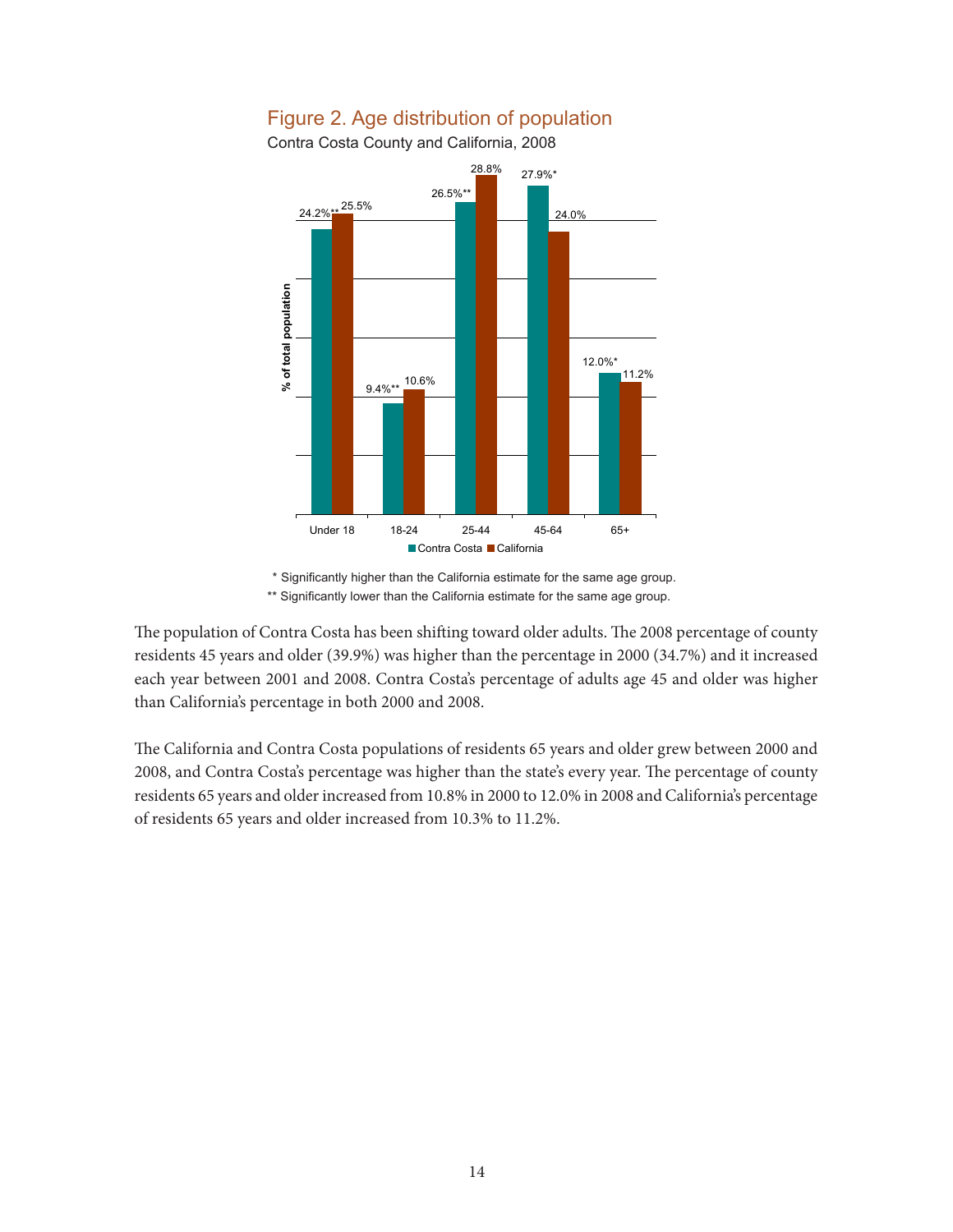Figure 3 ■ Percentage of population 65 years and older by year Contra Costa County and California, 2000–2008



#### RACE AND ETHNICITY

In 2008, half of Contra Costa's residents were white (520,021), followed by Hispanic (235,475), Asian/ Pacific Islander (142,235) and African American (92,819).

### Table 2 **■** Racial/ethnic composition of population

Contra Costa County, 2008

| <b>Total</b>            | 1,029,703 | 100.0%  |
|-------------------------|-----------|---------|
| <b>African American</b> | 92,819    | 9.0%    |
| Asian/Pacific Islander  | 142,235   | 13.8%   |
| <b>Hispanic</b>         | 235,475   | 22.9%   |
| <b>White</b>            | 520,102   | 50.5%   |
|                         | People    | Percent |

Total includes some racial/ethnic groups not listed above.

Between 2000 and 2008, the percentage of white residents in Contra Costa declined while the percentage of Hispanic, Asian/Pacific Islander and African American residents increased. The percentage of white residents fell from 58.2% in 2000 to 50.5% in 2008. The percentage of Hispanics (17.8% to 22.9%) Asians/ Pacific Islanders (11.5% to 13.8%) and African Americans (8.4% to 9.0%) grew between 2000 and 2008.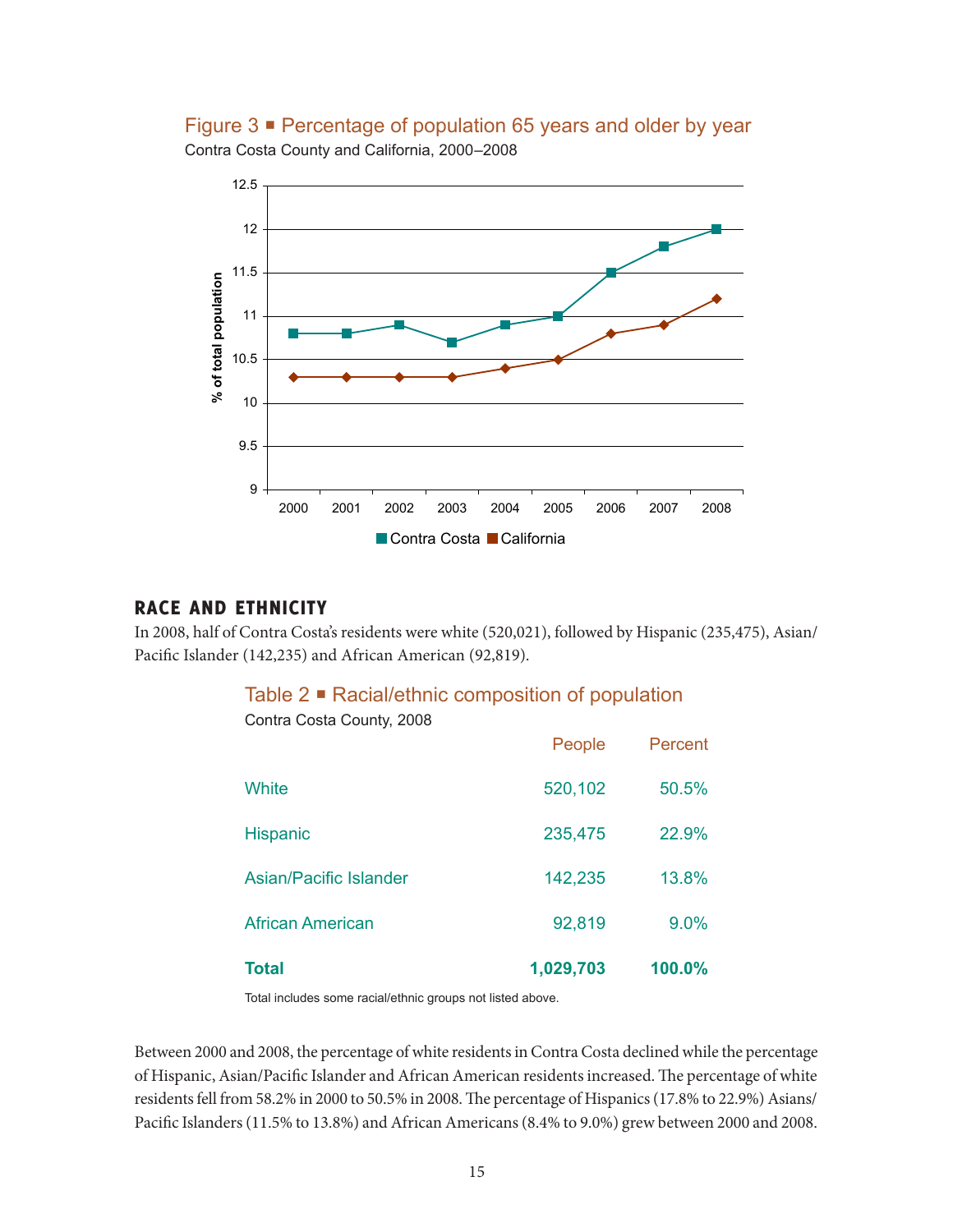In 2008, Contra Costa had higher percentages than California of whites (50.5% vs. 42.0%), Asians/ Pacific Islanders (13.8% vs. 12.5%) and African Americans (9.0% vs. 5.9%). Contra Costa had a lower percentage of Hispanics (22.9%) than California (36.6%).



Figure 4 Racial/ethnic composition of population Contra Costa County, 2000 and 2008

 \* Significantly higher than the 2000 estimate for the same race/ethnic group. \*\* Significantly lower than the 2000 estimate for the same race/ethnic group.

Figure 5 Racial/Ethnic Composition of Population



Contra Costa County and California, 2008

\* Significantly higher than the California estimate for the same race/ethnic group.

\*\* Significantly lower than the California estimate for the same race/ethnic group.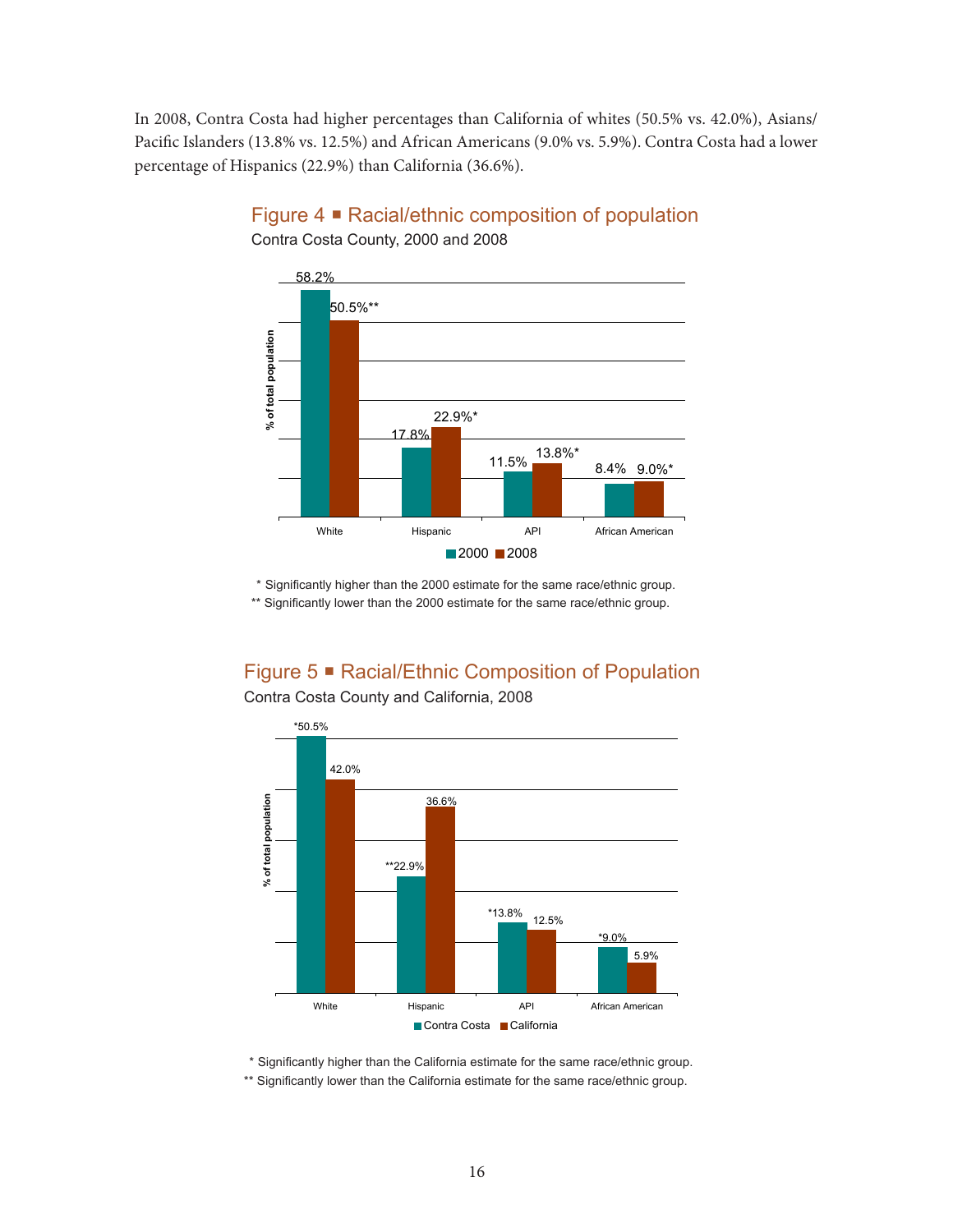### LANGUAGE

In 2008, 67.4% (649,582) of Contra Costa residents 5 years and older reported speaking only English at home. The remaining 32.6% of residents (313,725) spoke a language other than English at home. Of these residents, 52.6% (164,944) spoke Spanish and 26.1% (81,858) spoke an Asian or Pacific Islander language at home.<sup>4</sup>

### NATIVITY

In 2008, 24.1% (248,583) of Contra Costa residents were born outside of the United States. The largest groups of foreign-born residents came from Latin America (42.7%, 106,110) and Asia (41.6%, 103,463), followed by Europe (9.9%, 24,554) and Africa (3.2%, 7,942).4

### EDUCATION

In 2008, 88.1% of Contra Costa residents 25 years and older had at least graduated from high school. Contra Costa's percentage (88.1%) was higher than the state's (80.2%). The county also had a higher percentage (38.5%) of residents with a bachelor's degree or higher compared to California (29.6%).<sup>5</sup> Twelve percent (12.0%) of Contra residents were dropouts, meaning they were not enrolled in school and had not graduated from high school.<sup>3</sup>

#### INCOME

Contra Costa's 2008 median household income was \$78,618. This amount was higher than the 2008 California median household income of \$61,021. The median household income in the county and the state both increased by more than \$15,000 between 2000 and 2008.

The median household income for Contra Costa was higher than California's every year between 2000 and 2008. However, California's median household income climbed almost every year whereas Contra Costa's remained more stagnant. From 2000 to 2008, California showed year-to-year increases in median household income except for year 2002–2003, when it remained stable. Contra Costa's only year-to-year increases were 2000–2001 and 2005–2006, otherwise the median household income did not differ from the previous year.



### Figure 6 · Median household income by year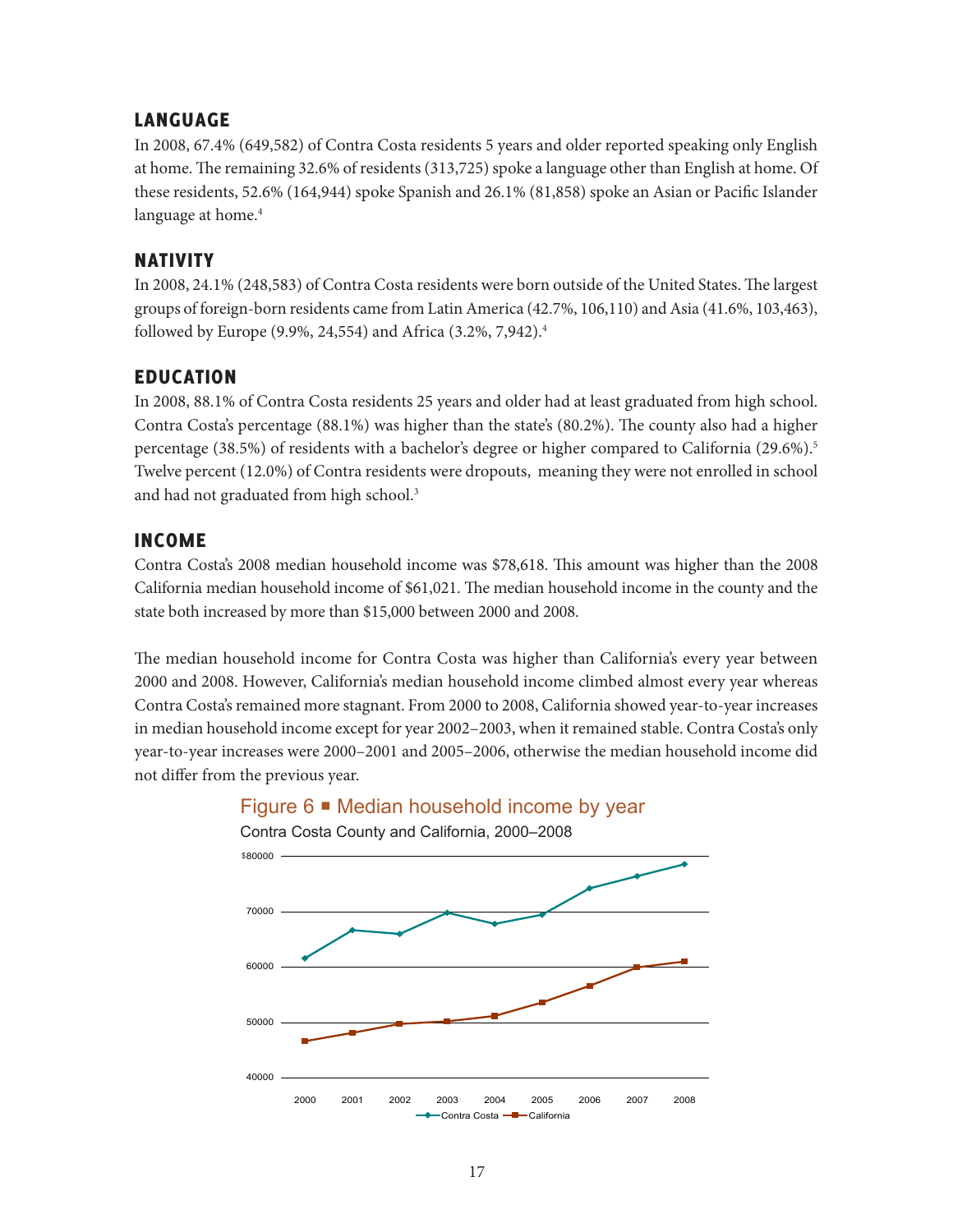### Poverty

In 2008, 21.6% (220,350) of Contra Costa's population lived below 200% of the federal poverty level (200% FPL). In 2008, the income level for a family of four living at 200% FPL was at \$42,400.

Between 2000 and 2008, the percent of county residents living below 200% FPL increased from 16.8% in 2000 to 21.6% in 2008. Over this time period, the county percentage of the population living below 200% FPL increased every year except for 2004–2005 and 2006–2007. California's, on the other hand, fluctuated throughout. California had a lower percentage of the population living below 200% FPL in 2008 (31.9%) than in 2000 (32.8%). Contra Costa's percentage of the population living below 200% FPL was consistently lower than California's.

### Figure 7 ■ Percent of residents living below 200% of federal poverty level by year



Contra Costa County and California, 2000–2008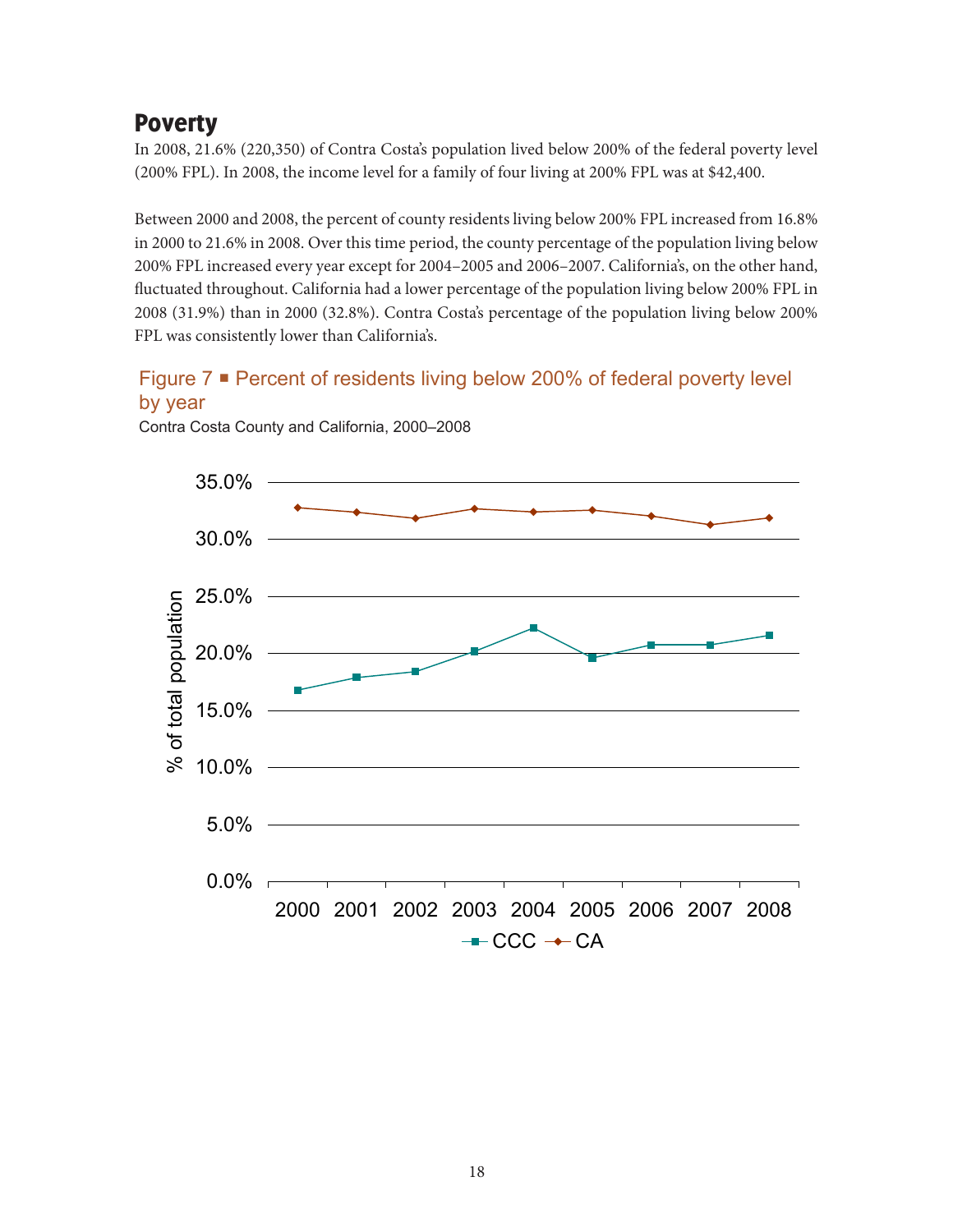### Employment

In 2009, the annual unemployment rate for Contra Costa adults 16 years and older was 10.3%. This was significantly higher than the Contra Costa rate of 3.5% in 2000. The state unemployment rate increased from 4.9% in 2000 to 11.4% in 2009. The state unemployment rate was higher than Contra Costa's rate every year between 2000 and 2009 and followed a similar pattern to the county.

#### Figure 8 ■ Unemployment Rate by Year

Contra Costa County and California, 2000–2009



### Access to Health Care

One's ability to access health care can be dependent upon many factors, including health care insurance and English language skills. Not having insurance is associated with a much lower likelihood of seeing a doctor within the past year, and a higher likelihood of experiencing delays in obtaining medical and mental health services.<sup>6</sup> Proficiency in the English language facilitates entry into and navigation of the health care system and understanding of important health information.7 This section presents data on how these two factors play out within the county.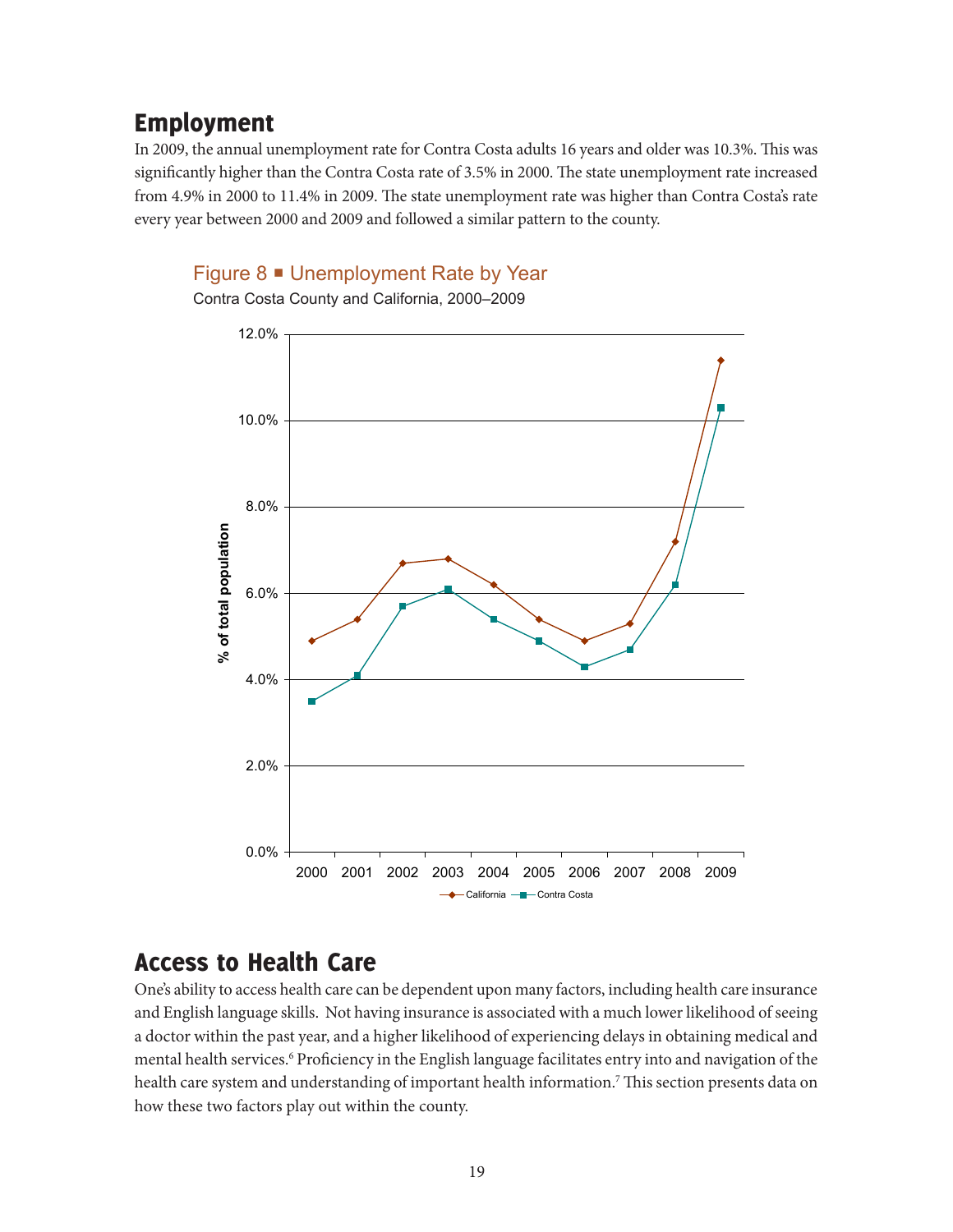### HEALTH INSURANCE

In 2007, 13.5% (123,000) of Contra Costa residents younger than 65 years were uninsured. The percent of uninsured residents in Contra Costa (13.5%) was similar to the greater Bay Area (13.1%), and lower than California (19.5%). In Contra Costa, adults between the ages of 18 to 64 comprised 87.8% (108,000) of the county's uninsured.

> In this section, "uninsured" refers

### Table  $3 \blacksquare$  Residents younger than 65 years without health insurance, 2007

|                                 | People without<br>health insurance Prevalence |            | to people uninsured<br>for all or part of<br>the last 12 months. |
|---------------------------------|-----------------------------------------------|------------|------------------------------------------------------------------|
| California                      | 6,400,000                                     | $19.5\%$ * |                                                                  |
| <b>Greater Bay Area</b>         | 820,000                                       | 13.1%      |                                                                  |
| <b>Contra Costa County</b>      | 123,000                                       | 13.5%      |                                                                  |
| Estimates are not age-adjusted. |                                               |            |                                                                  |

\*Significantly higher prevalence than the county and greater Bay Area overall.

More men (72,000) than women (52,000) were uninsured for all or part of the year in 2007, but the percentages of uninsured men (15.9%) and women (11.2%) were similar.

### Table  $4 \blacksquare$  Residents younger than 65 years without health insurance by gender

Contra Costa County, 2007

|              | People without<br>health insurance Prevalence |              |
|--------------|-----------------------------------------------|--------------|
| Men          |                                               | 72,000 15.9% |
| Women        |                                               | 52,000 11.2% |
| <b>Total</b> | 123,000 13.5%                                 |              |

Estimates are not age-adjusted.



Editor's note: Analyses of Contra Costa's uninsured by race/ethnicity were not possible due to small sample size, but we can look to the Greater Bay Area data for an indication of how lack of health coverage affects our community disproportionately.

In the greater Bay Area, the largest number of uninsured residents was among Latinos (315,000), followed by whites (231,000), Asians/Pacific Islanders (188,000) and African Americans (55,000). A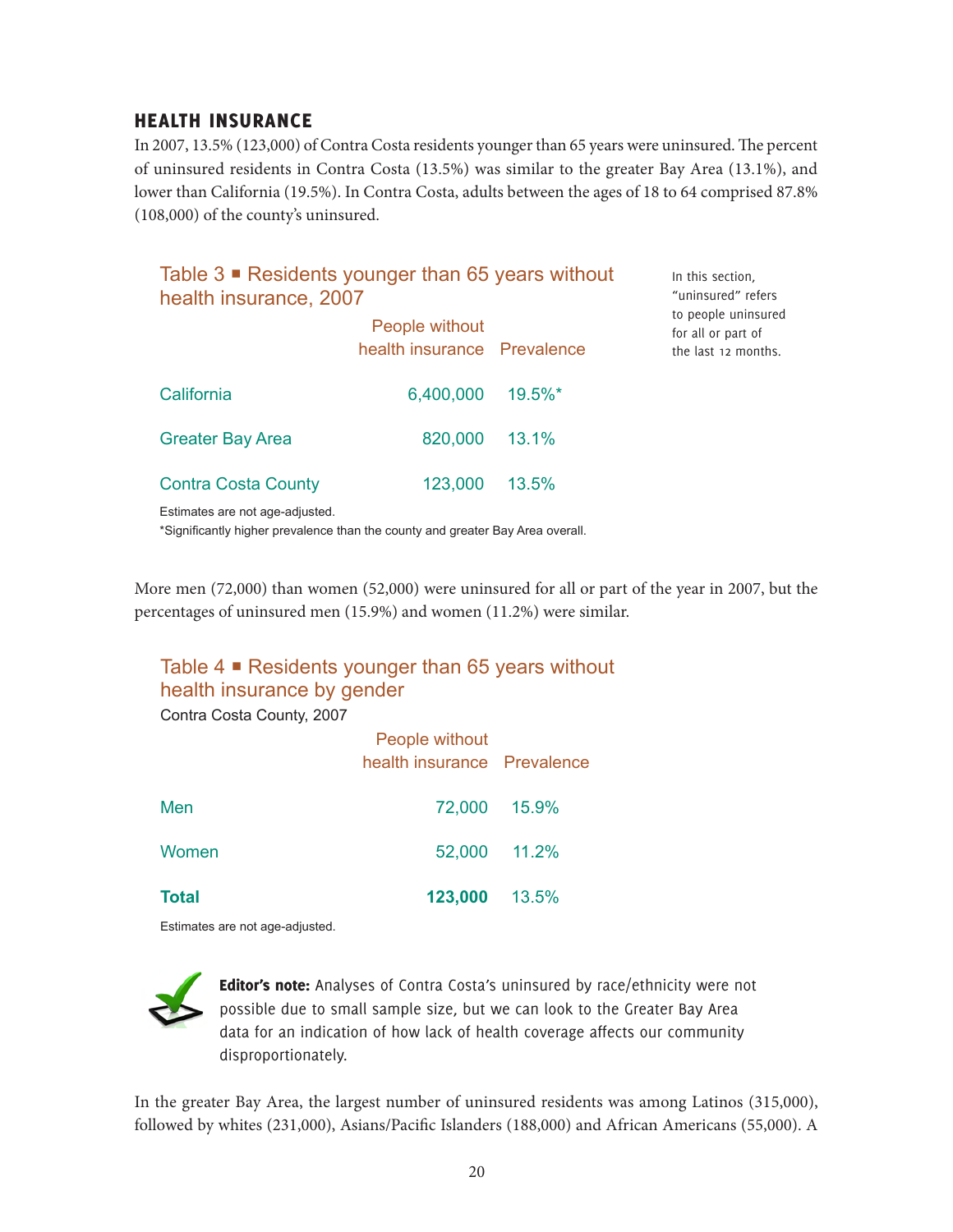greater percentage of Latinos (21.4%) in the greater Bay Area were uninsured compared to the region overall (13.1%). A lower percentage of whites (8.2%) were uninsured compared to the region overall.

### Table 5 ■ Residents under 65 years without health insurance by race/ethnicity

Greater Bay Area, 2007

|                         | People without<br>health insurance | Prevalence |
|-------------------------|------------------------------------|------------|
| Latino                  | 315,000 21.4%*                     |            |
| White                   | 213,000                            | $8.2\%**$  |
| Asian/Pacific Islander  | 188,000                            | 14.0%      |
| <b>African American</b> | 55,000                             | 13.6%      |
| <b>Total</b>            | 820,000                            | 13.1%      |

Estimates are not age-adjusted.

Total includes racial/ethnic groups not listed above.

\* Significantly higher than the greater Bay Area overall.

\*\* Significantly lower than the greater Bay Area overall.

### LIMITED ENGLISH PROFICIENCY

In 2008, 13.9% (133,847) of Contra Costa's population 5 years and older reported speaking English less than "very well", which is categorized as limited English proficiency (LEP).4 Almost two-thirds (63.7%, 85,238) of Contra Costa County's LEP population reported speaking Spanish at home, and nearly a quarter (23.0%, 30,833) spoke an Asian/Pacific Islander language at home.<sup>4</sup>

Language barriers in the health care setting can lead to problems including denial or delay of services, issues with medication management and underutilization of preventive services.7 Difficulty in communication can also limit clinicians' ability to understand the patient's condition and effectively provide treatment.7 The quality of communication between patients and providers is strongly associated with providers' ability to deliver better and safer care for LEP patients.7

Language services, such as translation and interpretation, can facilitate this communication and thus improve health care quality, the patient experience, compliance with recommended care and ultimately health outcomes.<sup>7</sup>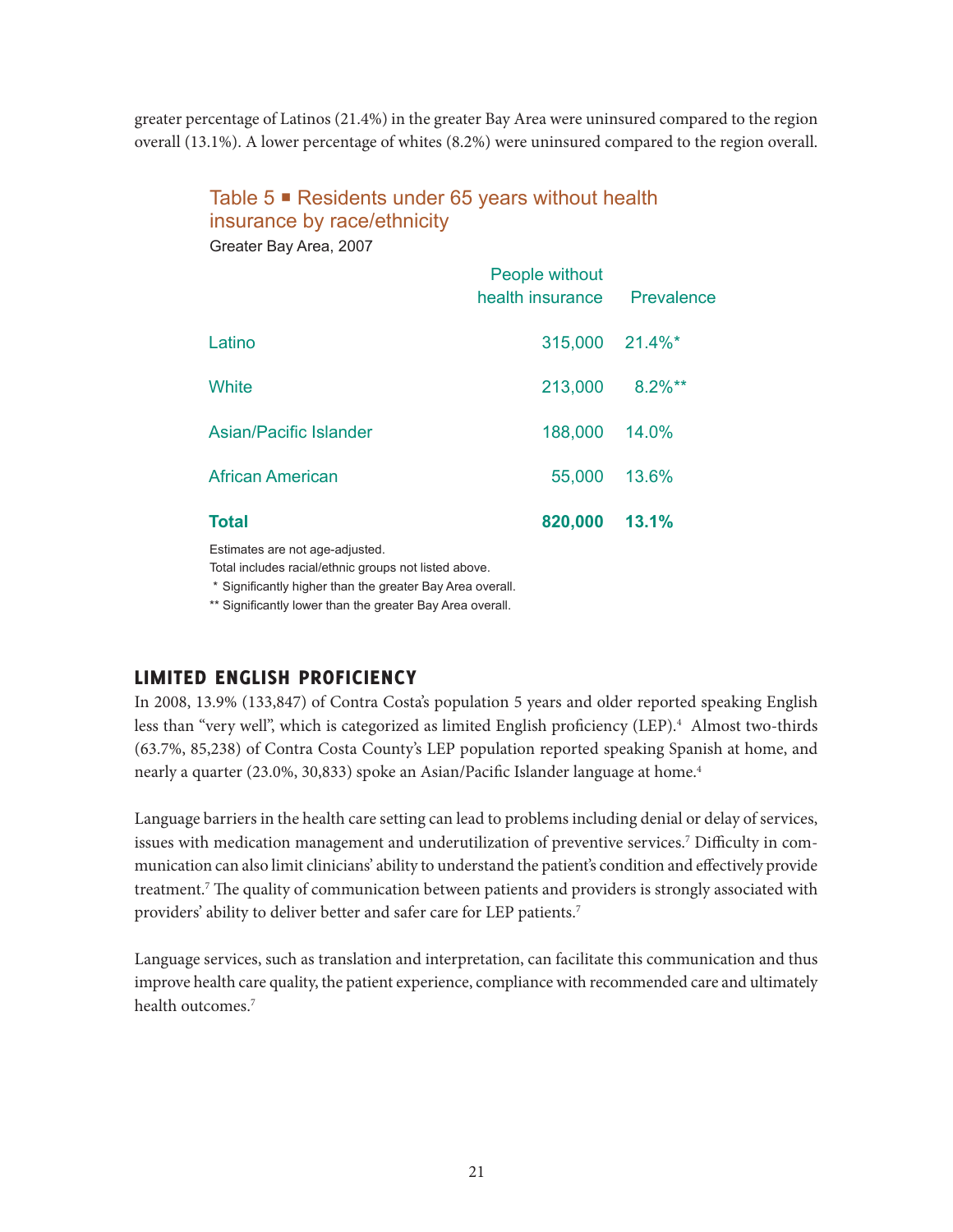#### Data Sources: Demographics

#### tables and figures

Table 1, 2 and Figures 1-7: The data are limited to the household populations and exclude the population living in institutions, college dormitories and other group quarters. Any analyses, interpretations or conclusions of the data have been reached by Community Health Assessment, Planning and Evaluation (CHAPE) unit of Contra Costa Health Services.

Table 1: Population data from U.S. Census Bureau Population Estimates Program's Population Estimates 2000 through 2008 by place. Data retrieved January 8, 2010.

Figures 1–3: Population data by age from the U.S. Census Bureau Population Supplementary Survey Summary Tables 2000, 2001 and American Community Survey Demographic and Housing Summary Tables 2002–2008. Data retrieved January 8, 2010.

Table 2 and Figure 4,5: Population data by race/ethnicity from the U.S. Census Bureau Population by Race/Ethnicity Supplementary Survey Tables 2000, 2001, and American Community Survey Estimates 2002–2008. Data retrieved July 30, 2010. The U.S. Census Bureau "Black or African American" is used for African American, and "Latino/Hispanic" is used for Hispanic. Data presented for Hispanics include Hispanic residents of any race. Data presented for whites, Asians/ Pacific Islanders and African Americans include non-Hispanic residents.

Figure 6: Median household income data from the U.S. Census Bureau Supplementary Survey Summary Tables 2000, 2001 American Community Survey. Contra Costa County and California Selected Economic Characteristics 2002–2008. Retrieved January 5, 2010 from http://factfinder.census.gov/servlet/ADPTable. The data are limited to median household income in the past 12 months.

Figure 7: Poverty data from the U.S. Census Bureau Supplementary Survey Tables Contra Costa County And California 2000,2001 and American Community Survey Tables Contra Costa County and California 2002–2008. The data are limited to median household income in the past 12 months.

Figure 8: Unemployment rate data from the U.S. Bureau of Labor Statistics, Local Area Unemployment Statistics 1999– 2009. Estimates are annual rates and are not seasonally adjusted. Any analyses, interpretations or conclusions of the data have been reached by Community Health Assessment, Planning and Evaluation (CHAPE) unit of Contra Costa Health Services.

Tables 3–5: Local data about the uninsured from the California Health Interview Survey's AskCHIS data query system, copyright© 2007 the Regents of the University of California, all rights reserved, available online at: http://www.chis.ucla. edu/. Not all race/ethnicities are shown but all are included in totals for the county, county by gender, and Greater Bay Area. Data presented for Latinos include Latino residents of any race. Data presented for whites, Asians/Pacific Islanders and African Americans include non-Latino residents. Greater Bay Area data includes the following counties: Alameda, Contra Costa, Marin, Napa, San Francisco, San Mateo, Santa Clara, Solano and Sonoma. Ask CHIS data are generated from a telephone survey that asks questions to a randomly selected group of residents in Contra Costa and other counties in California. Responses are then weighted to represent the county, region, and state as whole. The variable analyzed was created from multiple health insurance questions and reveals whether persons are currently uninsured, experienced uninsurance at some point during the last 12 months, or were insured all of the last 12 months. Data analysis performed August 2, 2010 by the Community Health Assessment, Planning and Evaluation unit of Contra Costa Health Services.

#### **TEXT**

1. Contra Costa County official county website – "Visiting" and "Cities of Contra Costa" webpages. Retrieved August 3, 2010 from http://www.co.contra-costa.ca.us